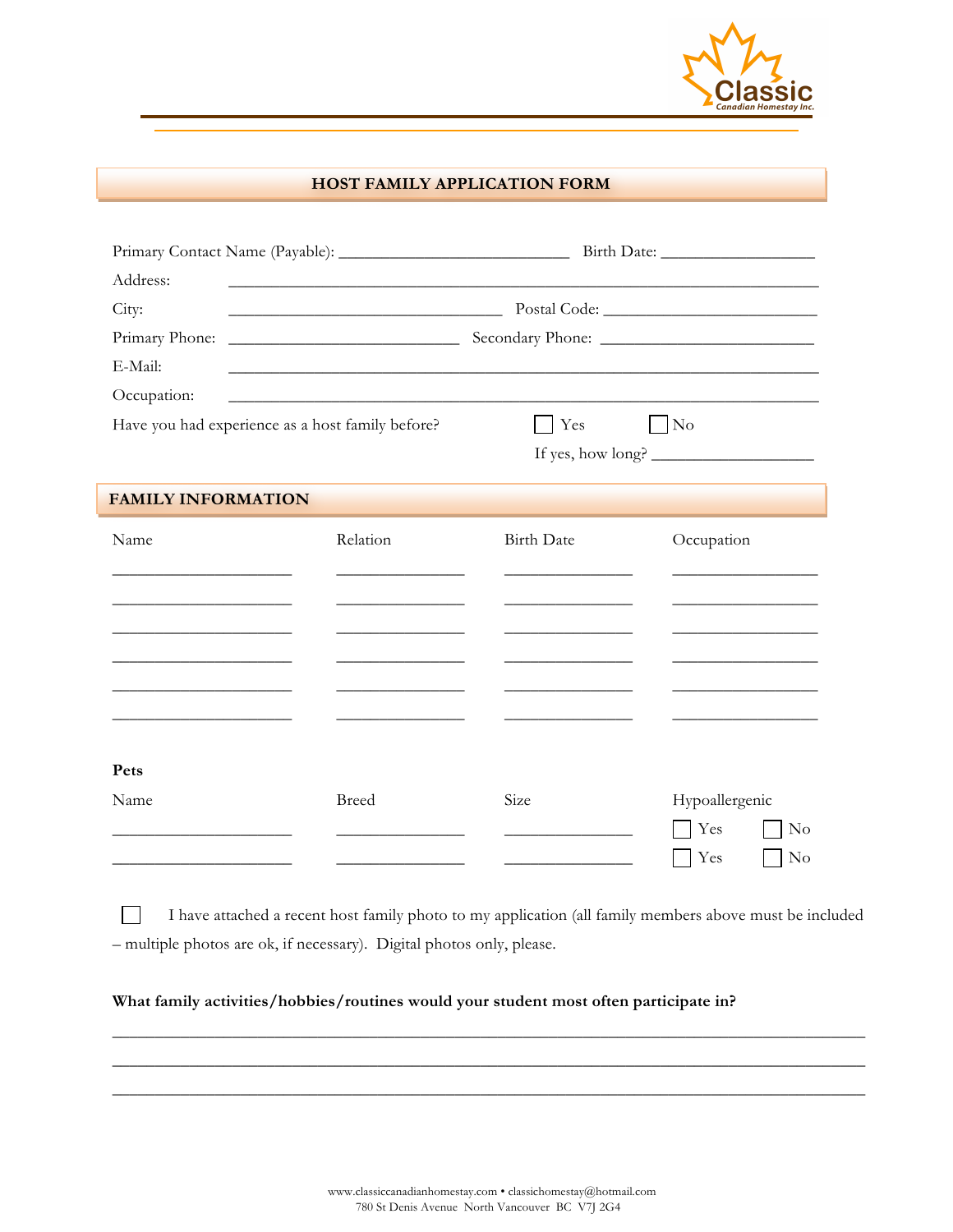| Do you have regular dinner times?<br>Are you vegetarian?<br>Other Dietary Restrictions (e.g. Gluten free)<br>Does any member of the family smoke?<br>Smoking permitted inside the home?<br>If no, outside?<br><b>HOMESTAY INFORMATION</b>                                                  | Mostly<br>Yes<br>Yes<br>Yes<br>Yes | Sometimes<br>No<br>N <sub>0</sub><br>No<br>N <sub>o</sub>                                                                                     | $\Box$ Rarely     | No, but can accommodate                                                                            |
|--------------------------------------------------------------------------------------------------------------------------------------------------------------------------------------------------------------------------------------------------------------------------------------------|------------------------------------|-----------------------------------------------------------------------------------------------------------------------------------------------|-------------------|----------------------------------------------------------------------------------------------------|
| Extra amenities at home:                                                                                                                                                                                                                                                                   | Wireless Internet<br>Swimming Pool |                                                                                                                                               | Piano<br>Backyard |                                                                                                    |
| Number of bedrooms available for students:<br>Bedroom 1<br>Bed: $S - D - Q - K$<br>Study desk with lamp<br>Clothing storage (     Dresser  <br>Window: $S - M - L$<br>Bathroom: Ensuite - Semi-private - Shared<br>Location: Ground - Above Ground - Basement<br>Size of room: $S - M - L$ | Closet)                            | Bedroom 2<br>Bed: $S - D - Q - K$<br>Study desk with lamp<br>Clothing storage (   Dresser<br>Window: $S - M - L$<br>Size of room: $S - M - L$ |                   | Closet)<br>Bathroom: Ensuite - Semi-private - Shared<br>Location: Ground - Above Ground - Basement |
| <b>STUDENT PREFERENCES</b>                                                                                                                                                                                                                                                                 |                                    |                                                                                                                                               |                   |                                                                                                    |
| Prefer Female<br>Female Only<br>Age preference: Under 13   14-16   16-18   Over 18                                                                                                                                                                                                         | Either                             | Prefer Male<br>Any                                                                                                                            |                   | Male Only                                                                                          |
| Interested in:<br>Long-term high school program (3-11 months)<br>Short term cultural groups (1-4 weeks, more interaction / daily transportation can be required)<br>Please indicate, in the space provided, why you would like to host international students.                             |                                    |                                                                                                                                               |                   |                                                                                                    |

\_\_\_\_\_\_\_\_\_\_\_\_\_\_\_\_\_\_\_\_\_\_\_\_\_\_\_\_\_\_\_\_\_\_\_\_\_\_\_\_\_\_\_\_\_\_\_\_\_\_\_\_\_\_\_\_\_\_\_\_\_\_\_\_\_\_\_\_\_\_\_\_\_\_\_\_\_\_\_\_\_\_\_\_\_\_\_\_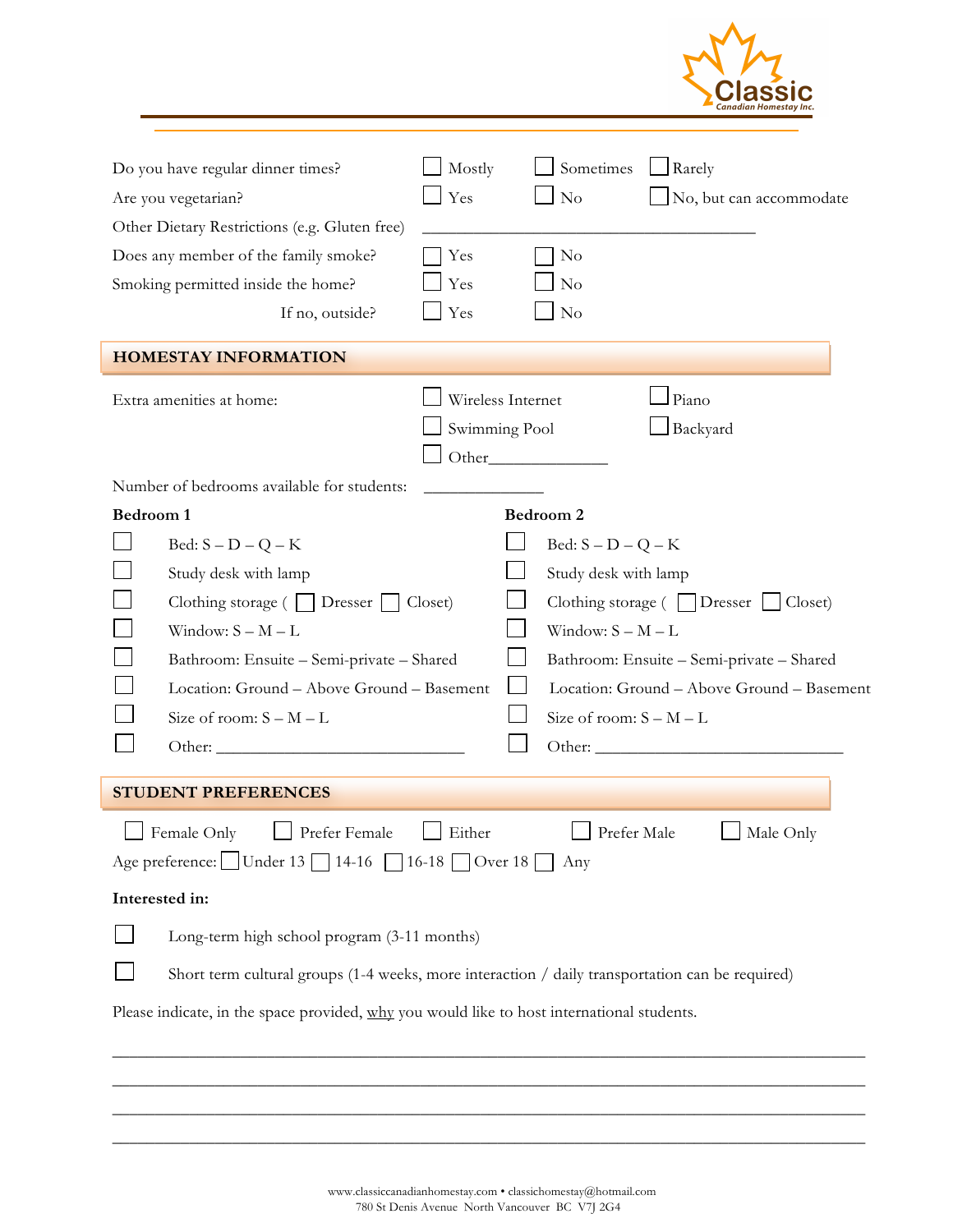

## **HOST FAMILY AGREEMENT**

Under the terms of the agreement, host families are expected to:

- 1. Offer students a safe, clean and comfortable living situation.
- 2. Prepare and provide the student with a private room that is clean and bright with natural sunlight. Furnished rooms should contain a comfortable bed with clean linens, a study desk (long-term students only) and sufficient storage space for clothing.
- 3. Respect the privacy of the student's bedroom, keeping in mind that the room is part of your home and you can request and expect admittance to their room.
- 4. Allow the student access to a private or shared bathroom that is clean and hygienic with adequate fixtures that are in good repair. Discuss, or if need be provide written instructions on how to use and clean bathroom fixtures.
- 5. E-mail or otherwise communicate with your student prior to their arrival, introducing your family.
- 6. Permit the student access to wireless internet, laundry facilities, and a key to the house (long-term students only).
- 7. Provide the student with three well-balanced, nutritious meals per day, seven days a week.
	- Breakfast: Ingredients for typical western breakfast food shall be provided. Students can prepare this themselves or can join family members if convenient
	- Lunch: Prepared in advance for students, or ingredients made available
	- Dinner: Prepared for students at a reasonable time, or in advance. At least one family member should be eating with students on a nightly basis (for all short-term students)
- 8. Take an active role in assisting your student with the academic and cultural goals of their trip.
- 9. Prepare for the need to devote more time and attention to student needs in the first few days and weeks after their arrival, particularly with showing them their bus stop (if applicable), ensuring all family members are introduced, and that students are comfortable with their accommodations.
- 10. Treat the student with respect and include the student in family activities.
- 11. Notify Classic Canadian Homestay of any changes in your homestay situation including changes in host family members, students moving out or planning on moving in, pets, renovations or holidays.
- 12. Refrain from asking students to provide babysitting or other housekeeping chores beyond assisting with family meal preparation and clean-up or keeping their own bedrooms and bathrooms clean and tidy.
- 13. Host families are not to sign phone plan contracts on behalf of students.
- 14. Ensure that English is the only language spoken when the student is present.
- 15. Adhere to a maximum of 4 students per home at any one time (inclusive of our placements).

 $\overline{\phantom{a}}$  , and the contract of the contract of the contract of the contract of the contract of the contract of the contract of the contract of the contract of the contract of the contract of the contract of the contrac

 $\overline{\phantom{a}}$  , and the contract of the contract of the contract of the contract of the contract of the contract of the contract of the contract of the contract of the contract of the contract of the contract of the contrac

- 16. Provide Classic Canadian Homestay with a clean Criminal Record Check (or equivalent) for all adults above the age of 19 and notify us immediately of any material change to your status.
- 17. Collect no additional homestay fees directly from the student beyond the rates set by Classic Canadian Homestay and their partner agencies.
- 18. Consent to a homestay re-visit once annually or upon request.
- 19. Bring any unacceptable behavior of the student to the immediate attention of Classic Canadian Homestay.
- 20. Agree that should any of the above expectations not be fulfilled to acceptable standards, Classic Canadian Homestay may immediately terminate the homestay arrangements.

Host Family Signature Date

Home Visited By Date